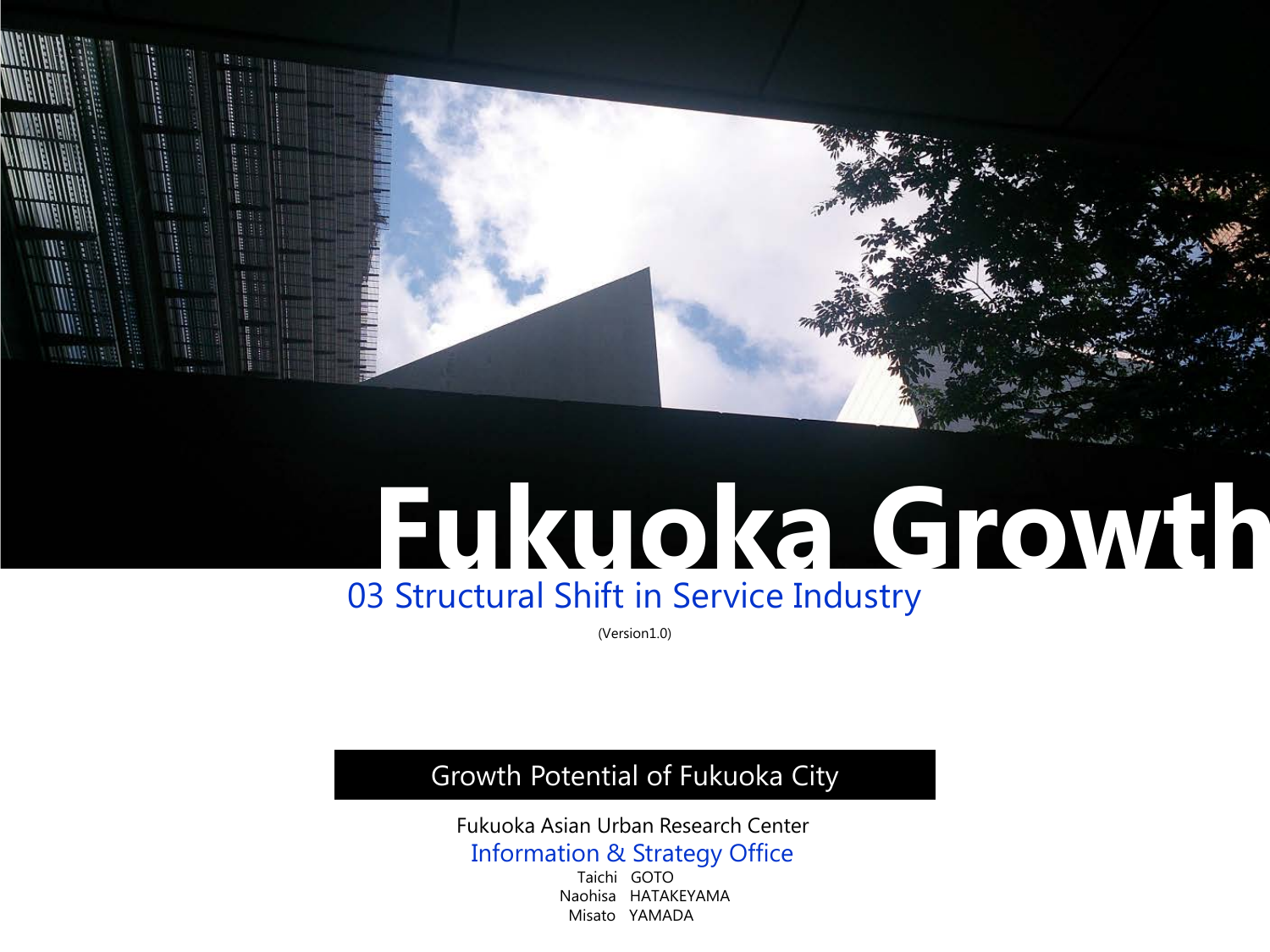

As the population growth in Fukuoka city is nationally outstanding, the number of businesses has steadily increased.

Businesses that are targeting on the increasing citizens such as retail and food services are flourishing; however, services that create higher added values are also increasing recently.

Not only in Fukuoka city, SMEs are supporting the local economy in most cities in Japan.

Besides the SMEs, many large enterprises have branch offices and branch stores in Fukuoka city, which greatly contribute to the city in terms of employment.

Many enterprises recognize the advantage of having offices in Fukuoka city by its function as a regional headquarter in Kyushu as well as an operational base in Asia.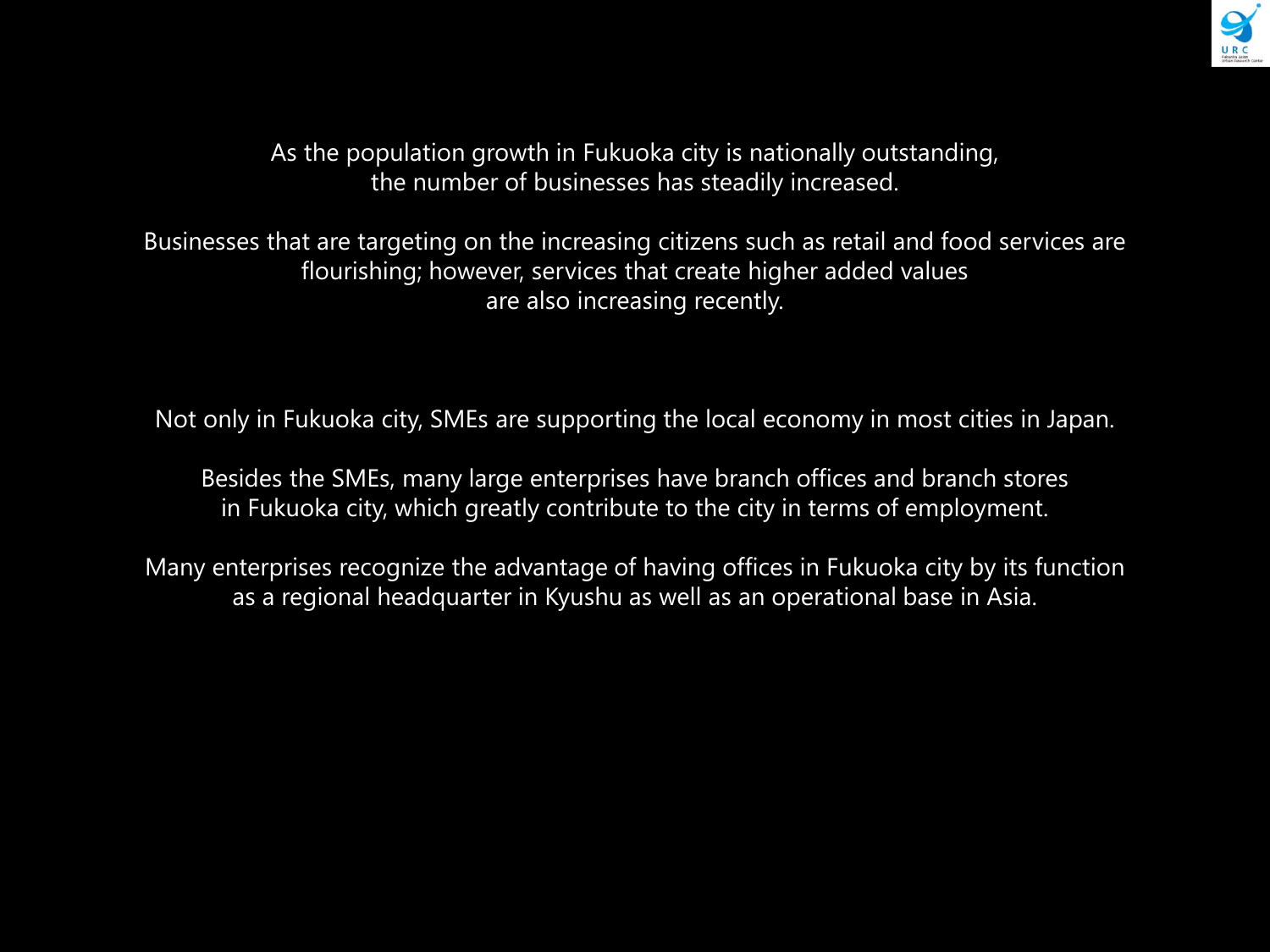Increasing number of businesses centering in the tertiary industry.

FG03-002

Number of Businesses (private)



Number of privately-owned businesses has increased by almost 3,000 establishments since 2009, and approximately 90 % of them are in the tertiary industry lead by service industry.

Sources: Statistic Bureau, Ministry of Internal Affairs and Communications. Economic Census (2009-2012); Establishment Census (1996-2006)

Note: Data in and before 2006 are just for reference since the way of census was changed for data in and after 2009. Data in 2012 are the preliminary results, and data with unknown industry are divided equally and added to the data of each sector of industry.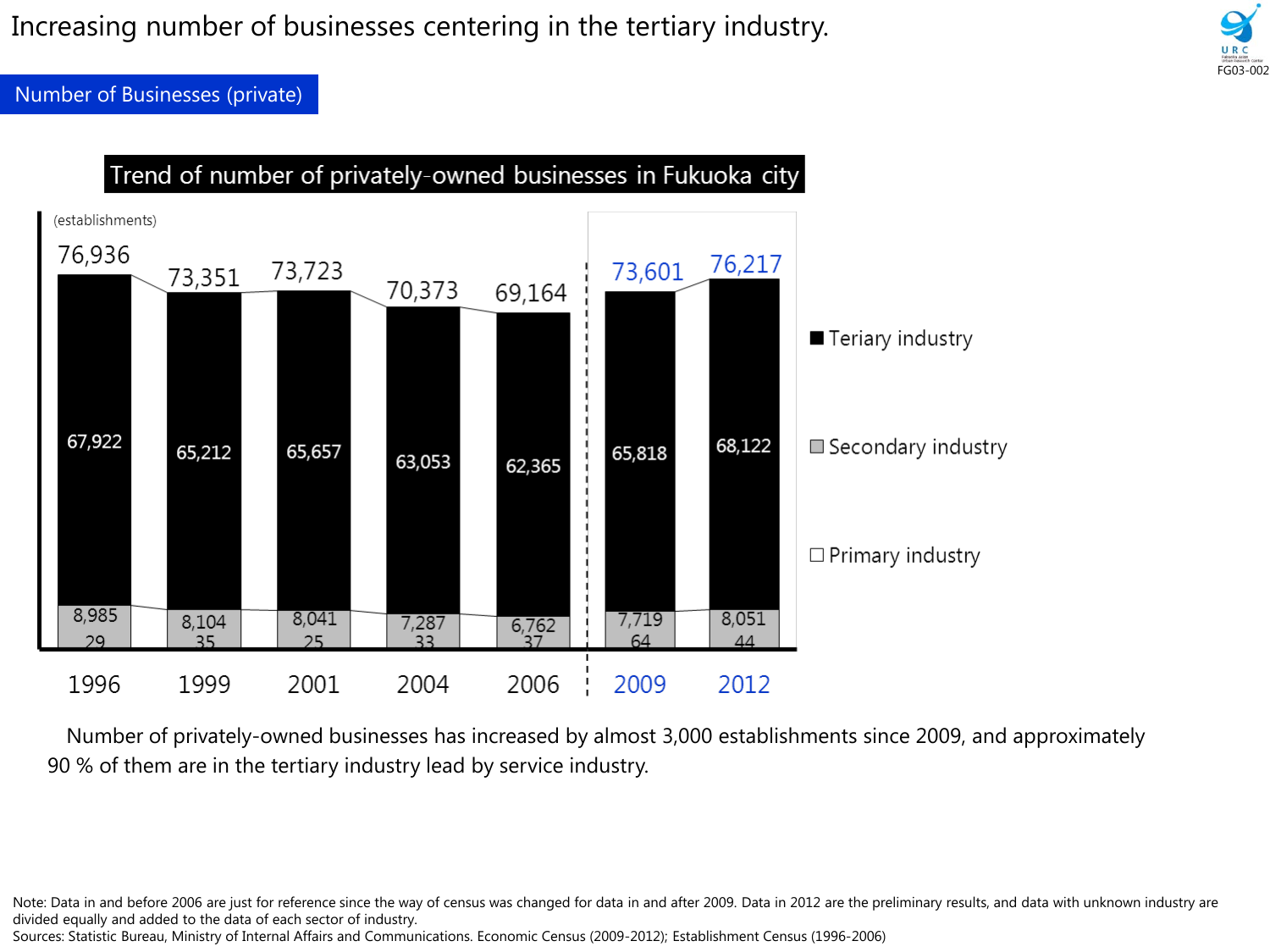## High volume in commerce and all sorts of services in Fukuoka city supports diversified industries in Kyushu.



Number of Businesses (private)



Approximately 30% is in "Commerce" industry, and "Hotels, Restaurants services" cover significantly high ratio. In comparison with other large cities, the ratio of the secondary industry in Fukuoka city is lower; however, Fukuoka Metropolitan area and Kyushu region have constant ratio, and the diversity of industrial infrastructure in surrounding area is supporting Fukuoka city to have prosperous service industry.

Fukuoka METRO=Fukuoka Metropolitan Area; Tokyo=Tokyo 23 wards. Kyushu=Kyushu region. Note: Major large cities are the cities with more than 1 million population. Source: Statistic Bureau, Ministry of Internal Affairs and Communications. Economic Census (2012 preliminary results)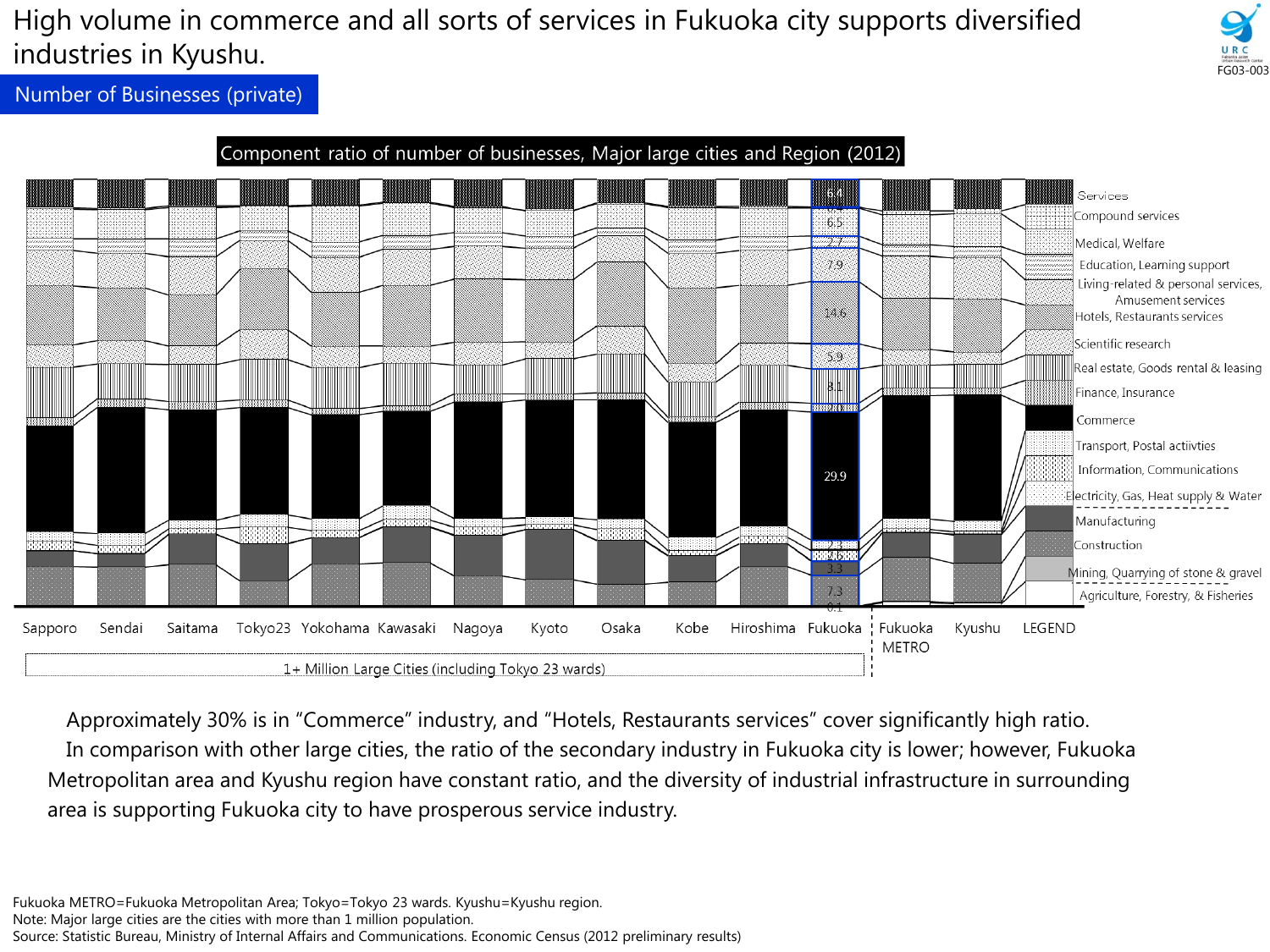Service industry is growing.





"Transport, Communications" and "Services" are growing. The significant increase is evident in "Information, Communications" and "Medical, Welfare", which indicates accumulation of industries producing high added value in Fukuoka city.

Note: Data in and before 2006 are just for reference since the way of census was changed for data in and after 2009. Data in 2012 are the preliminary results, and data with unknown industry are divided equally and added to the data of each sector of industry. Pre-updated categories of industry are re-combined to adjust to the updated categories. Miscellaneous services include Electricity, Gas, Heat supply and Water industry, Finance and Insurance industry, Real estate and goods rental and leasing industry, Living-related and personal services and amusement services industry, Education, learning support industry, Medical, health care and welfare industry, Compound services industry, and miscellaneous services industry. Sources: Statistic Bureau, Ministry of Internal Affairs and Communications. Economic Census (2009-2012); Establishment Census (2001-2006)

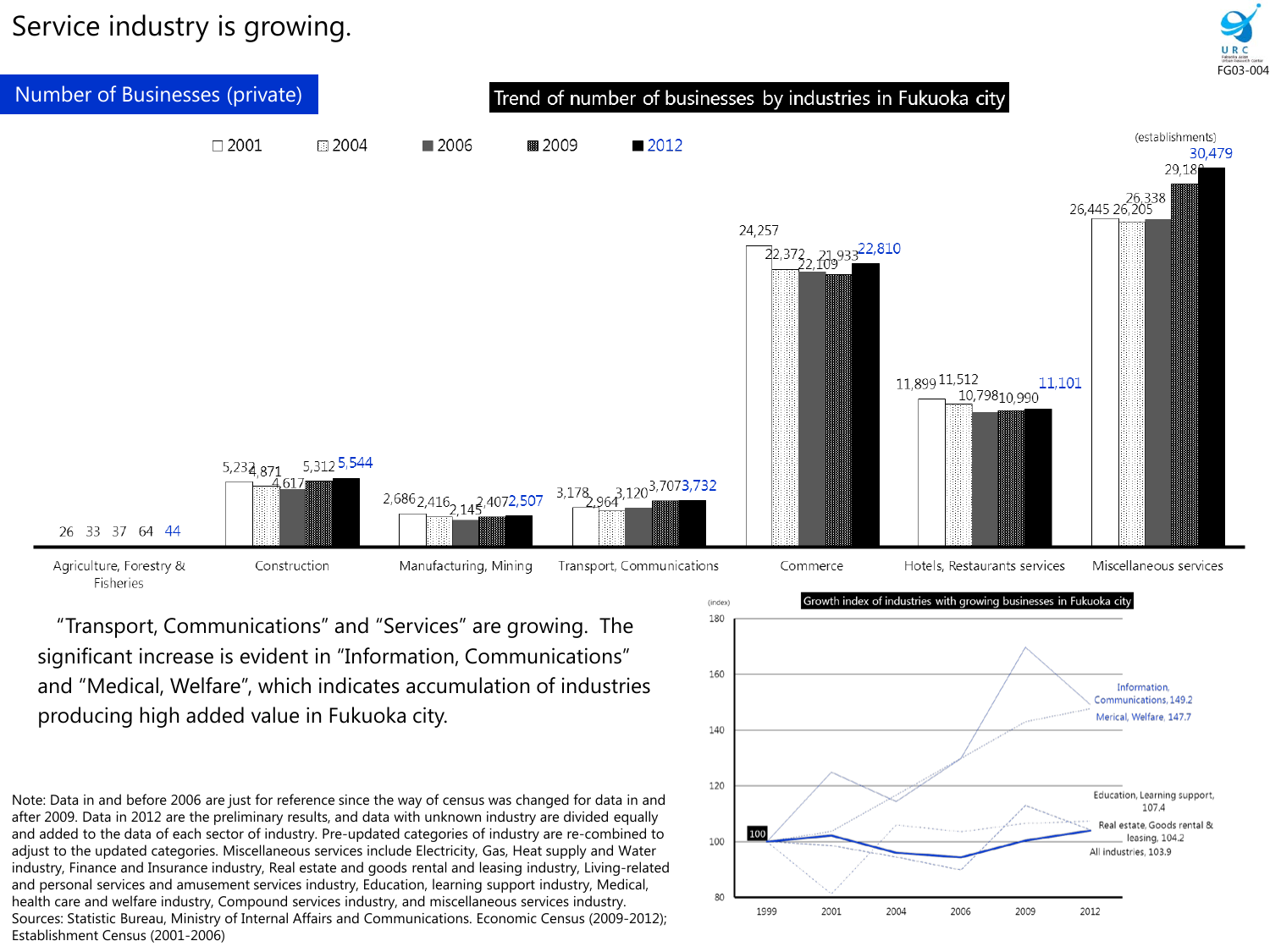Almost 90% of employees are in the tertiary industry.



Number of Employees (private)



Number of employees at privately-owned businesses has slightly decreased since 2009 according to the preliminary results which exclude the number in unidentified industry, but it keeps the level of 0.8 million.

Note: Data in and before 2006 are just for reference since the way of census was changed for data in and after 2009. Data in 2012 are the preliminary results. Sources: Statistic Bureau, Ministry of Internal Affairs and Communications. Economic Census (2009-2012); Establishment Census (1996-2006)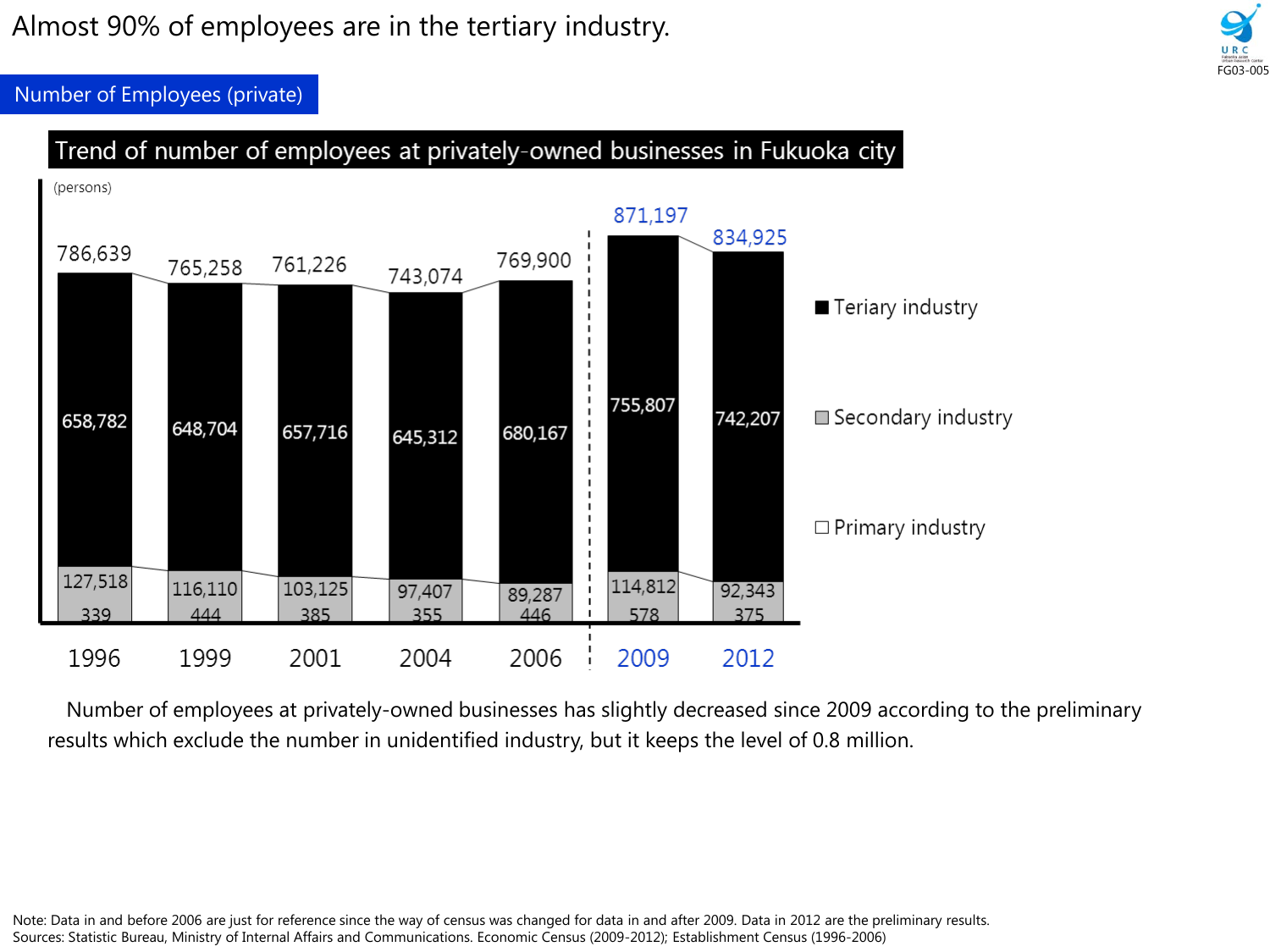Many employees engaged not only in commerce but also in diversified services.

Number of Employees (private)



FG03-006

Approximately 20% is in "Commerce" industry, and "Hotels, Restaurants Services" and "Medical, Welfare" cover significantly high ratio.

In comparison with other large cities, the ratio of the secondary industry in Fukuoka city is lower.

Fukuoka METRO=Fukuoka Metropolitan Area; Tokyo=Tokyo 23 wards. Kyushu=Kyushu region.

Note: Major large cities are the cities with more than 1 million population.

Source: Statistic Bureau, Ministry of Internal Affairs and Communications. Economic Census (2012 preliminary results)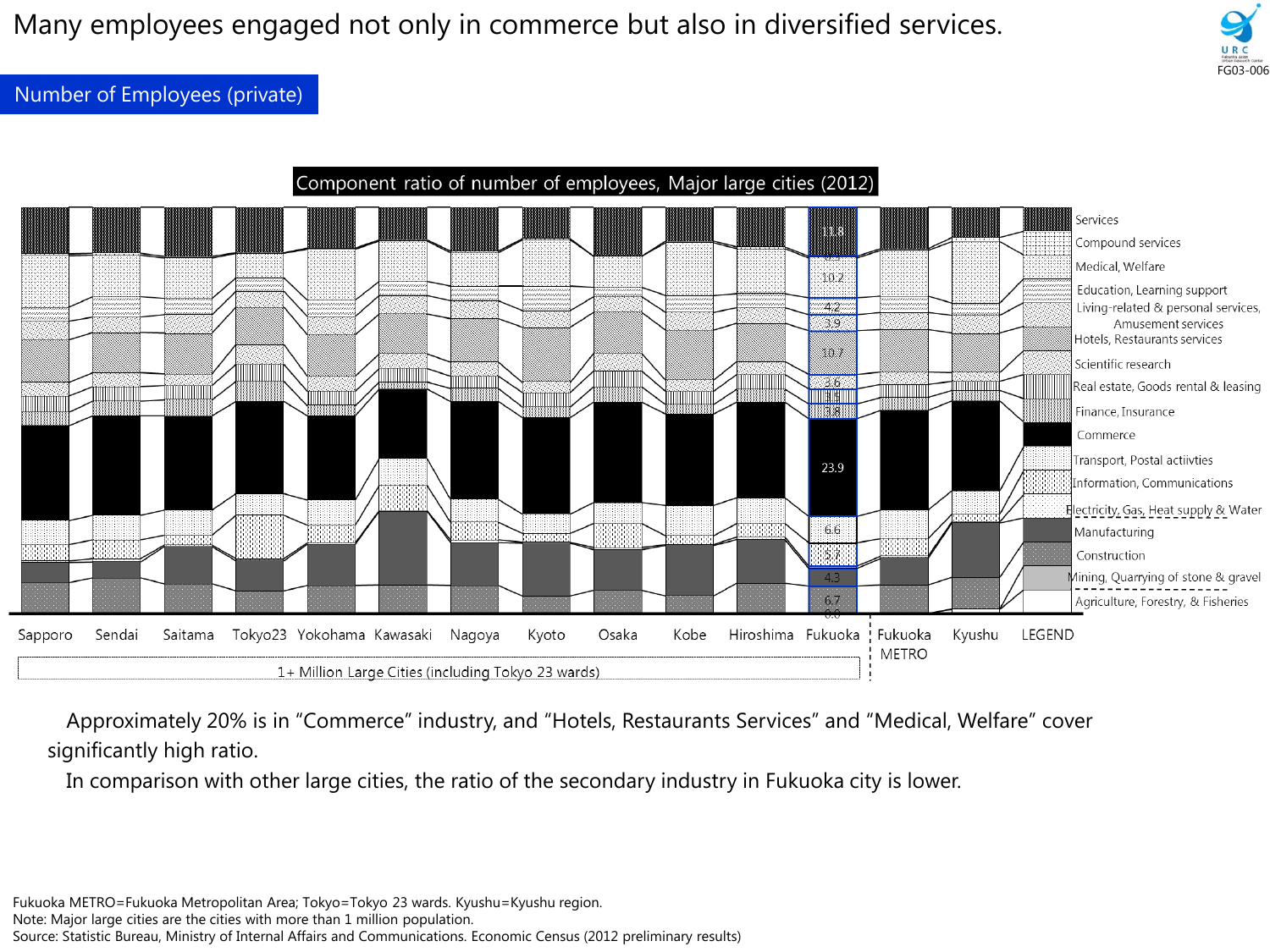## Service industry is growing.



Number of Employees (private)



### "Commerce" industry is shrinking while "Transport, Communications" and "Services" are increasing.

Note: Data in and before 2006 are just for reference since the way of census was changed for data in and after 2009. Data in 2012 are the preliminary results. Pre-updated categories of industry are recombined to adjust to the updated categories. Miscellaneous services include Electricity, Gas, Heat supply and Water industry, Finance and Insurance industry, Real estate and goods rental and leasing industry, Living-related and personal services and amusement services industry, Education, learning support industry, Medical, health care and welfare industry, Compound services industry, and miscellaneous services industry.

Sources: Statistic Bureau, Ministry of Internal Affairs and Communications. Economic Census (2009-2012); Establishment Census (2001-2006)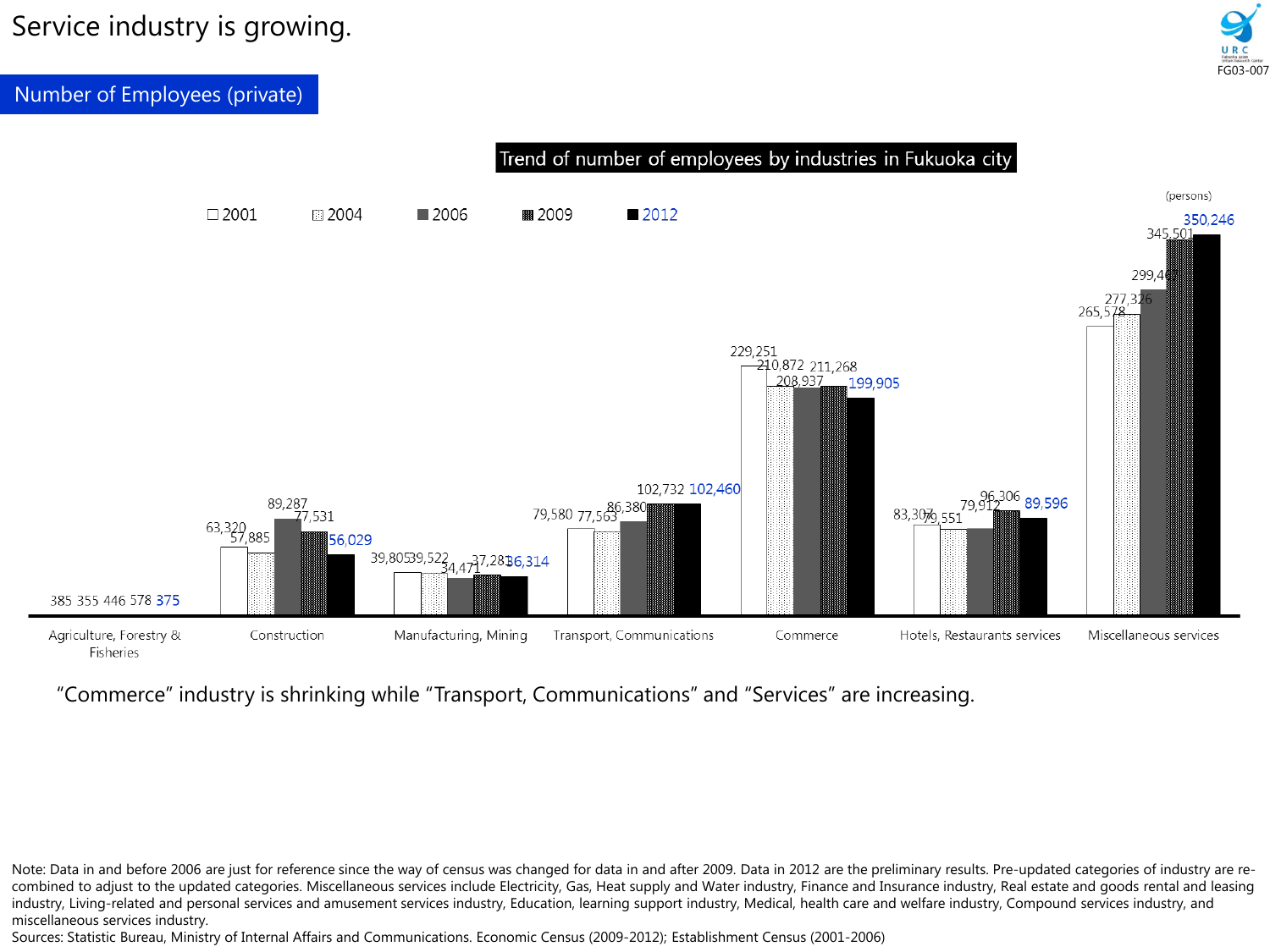

#### Number of Businesses (all businesses)



■ 100-299  $\blacksquare$  300 + persons  $\square$  1-4  $\Box$  5-9 ⊠ 10-19 ⊠820-49  $\blacksquare$  50-99

Businesses with less than 5 employees are the largest, and more than 70% of all businesses are with less than 10 employees.

Similar trend can be seen in other large cities, and the majority is in small-size businesses.

Note: Major large cities are the cities with more than 1 million population. Extra large cities are the cities with more than 2 million population. Data excludes businesses consisting of only dispatched Employees.

Source: Statistic Bureau, Ministry of Internal Affairs and Communications. Economic Census (2009)

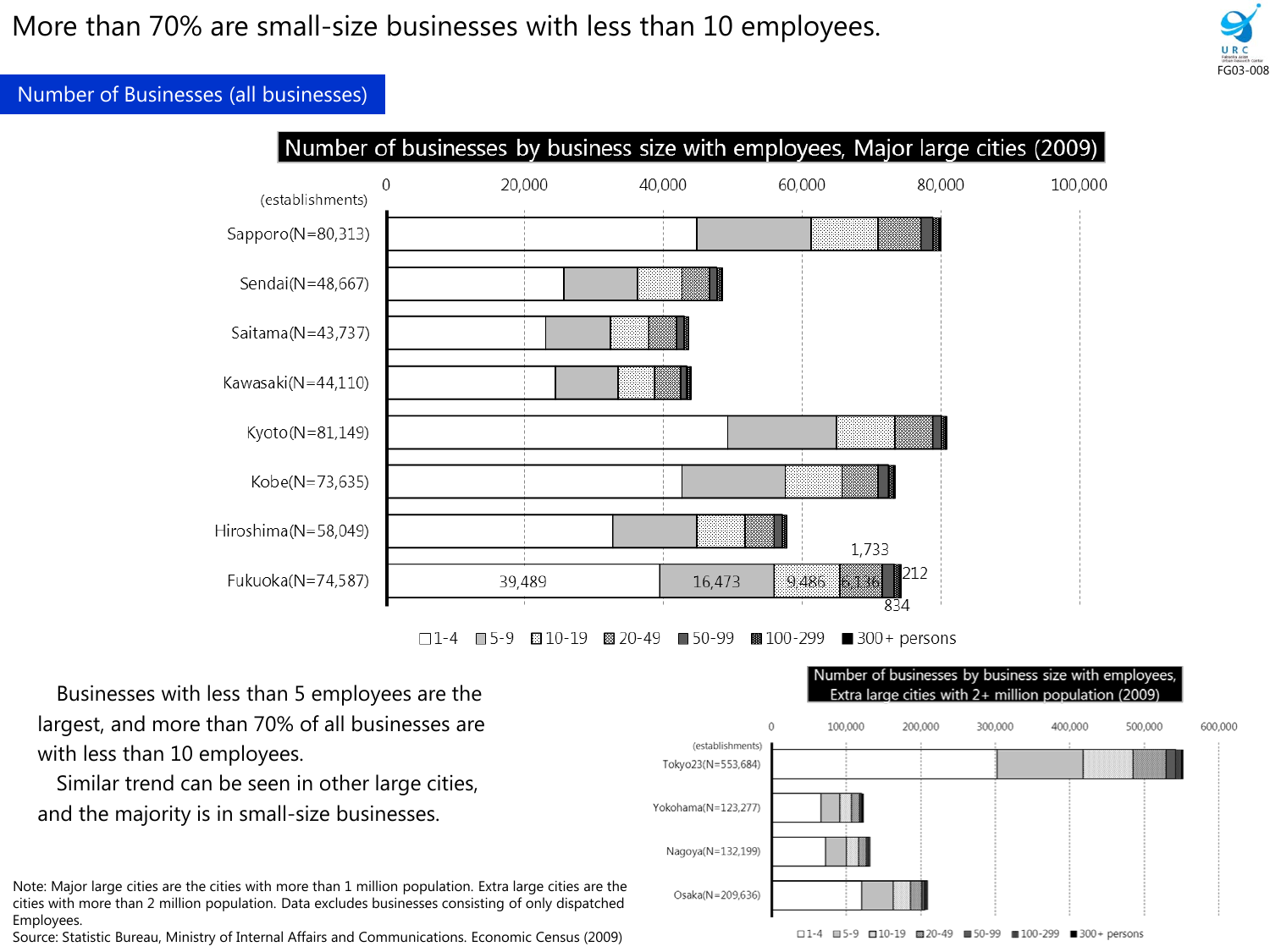Many employees work at the middle and large-size businesses with 50+ employees.



#### Number of Employees (all businesses)



Number of employees at middle and small-size businesses with less than 20 employees is the largest, but more than 40% of employees work at the middle and larger offices with 50 or more employees.

It is the second largest following Sapporo city in major cities except for the extra large cities.

Note: Major large cities are the cities with more than 1 million population. Extra large cities are the cities with more than 2 million population. Data excludes businesses consisting of only dispatched Employees. Source: Statistic Bureau, Ministry of Internal Affairs and Communications. Economic Census (2009)

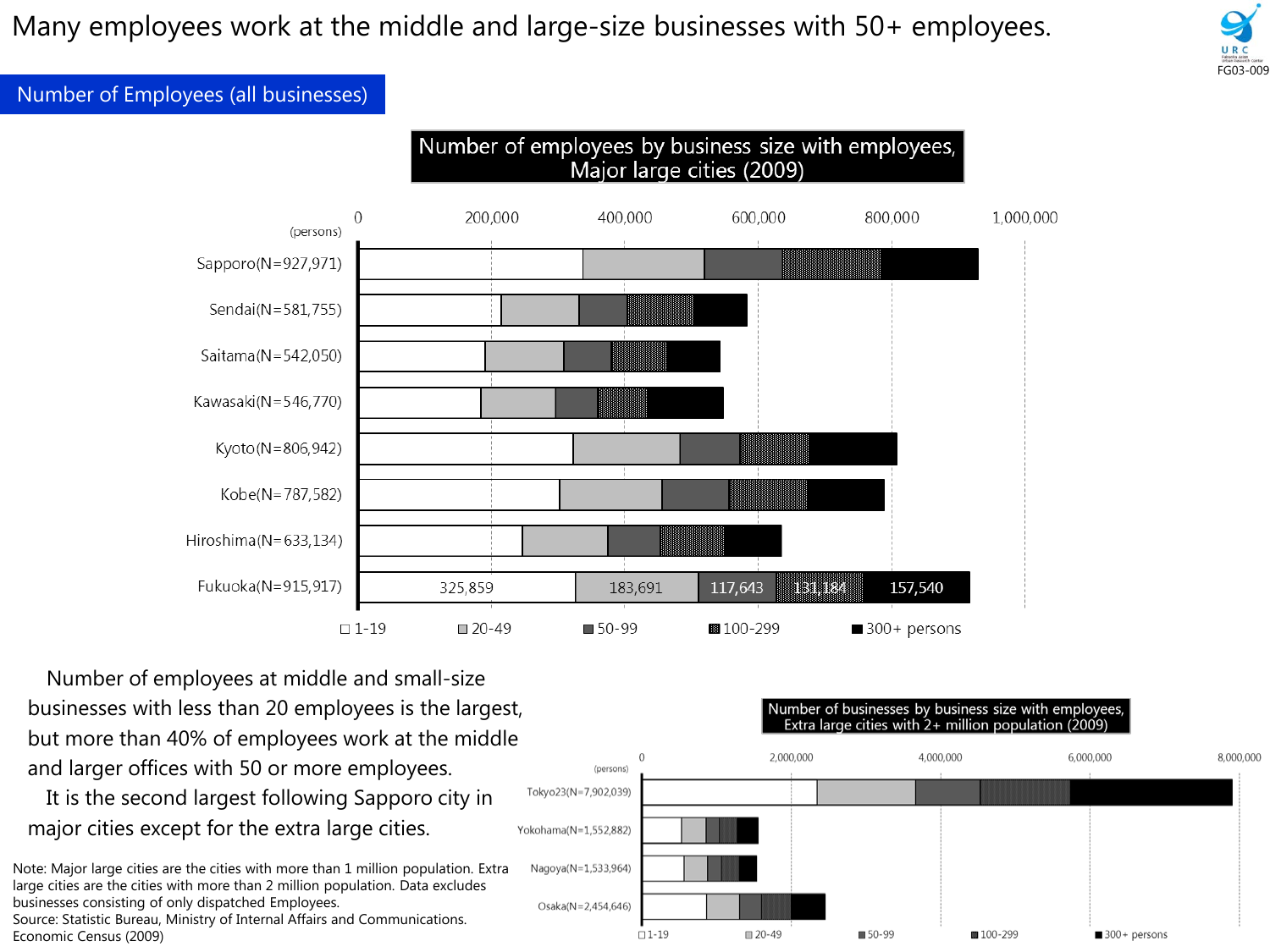Half of businesses are small, but more than half of employees work at larger businesses.





The number of businesses with less than 5 employees are more than half of all businesses while more than half of employees work at businesses with 20 or more employees in Fukuoka city.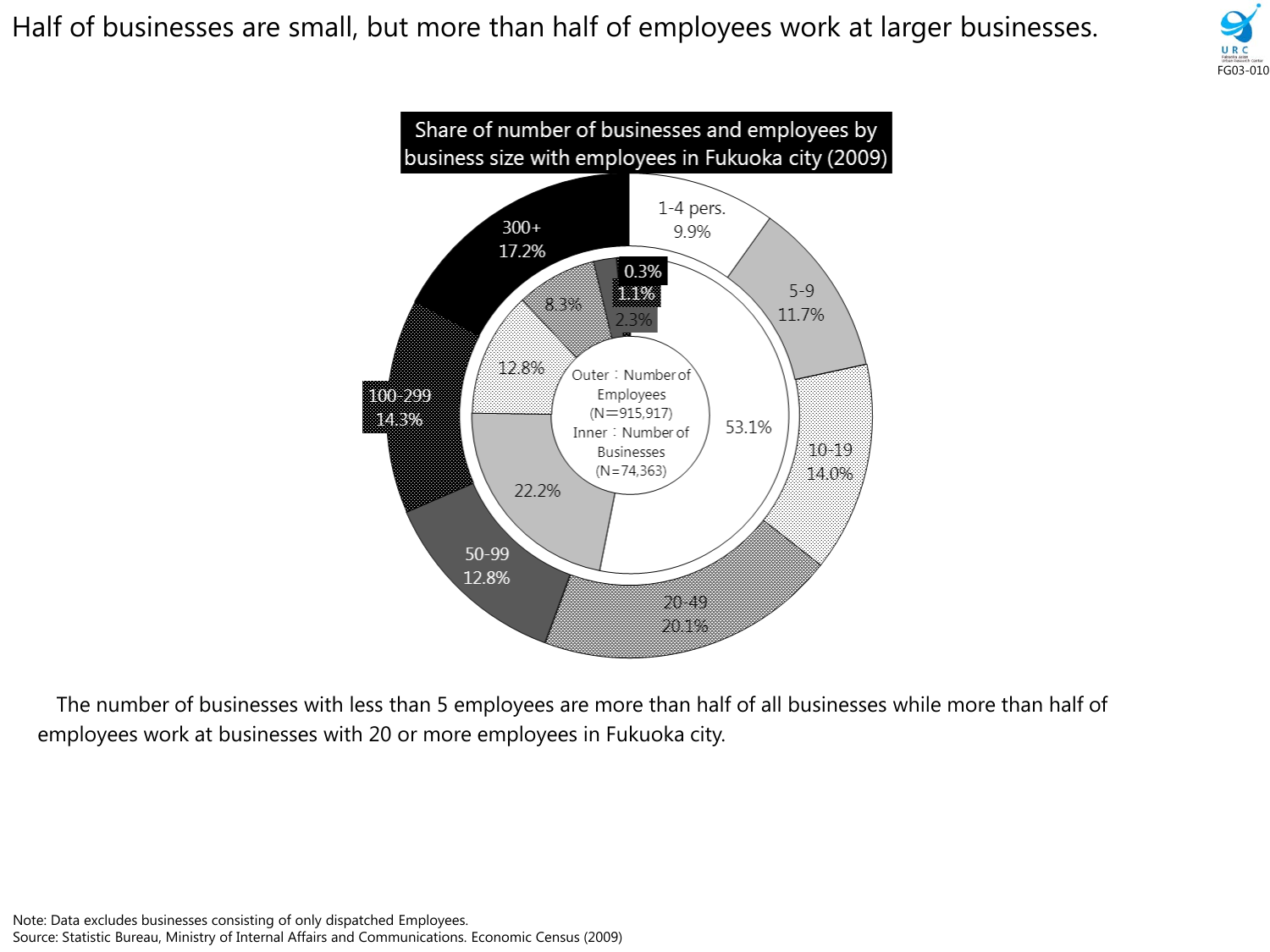More than half of businesses are with less than 10 million YEN capital, and relatively many businesses with more than 30 million YEN capital.



More than half of privately-owned businesses have less than 10 million YEN; however, the number of businesses with more than 50 million YEN capital is relatively large following Tokyo 23 wards and Osaka city. The structure shows high ratios in both ends and slightly low ratio in the middle tier.

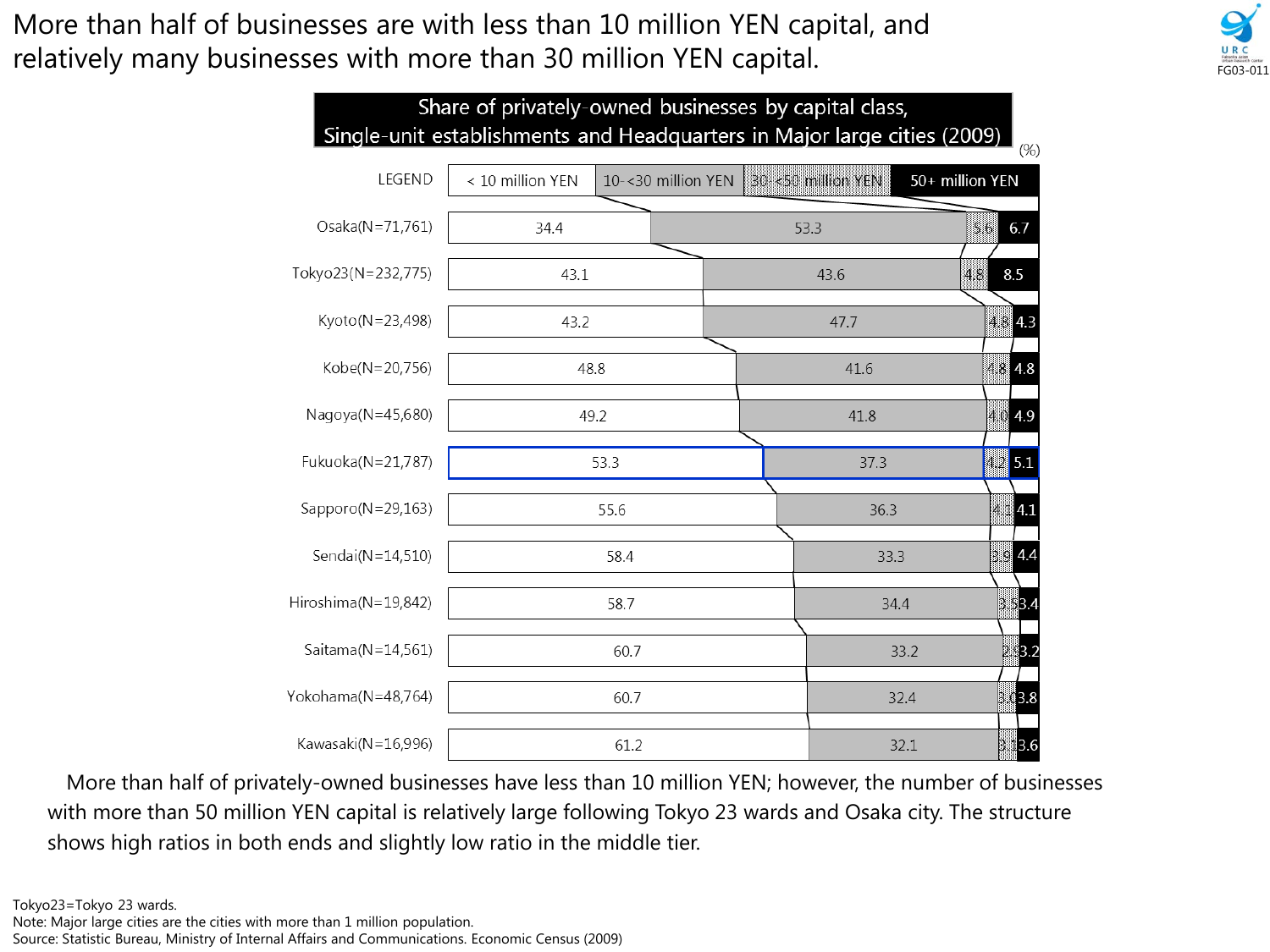High concentration of branch offices and stores which serves for provincial area.



| Component ratio of privately-owned businesses by type of office,<br>Major large cities (2009) |                                               |                                          |
|-----------------------------------------------------------------------------------------------|-----------------------------------------------|------------------------------------------|
| LEGEND                                                                                        | Single-unit<br>Headquarters<br>establishments | (% )<br><b>Branch offices</b><br>Unknown |
| Kyoto(N=80,349)                                                                               | 74.8                                          | $\vert 4.8 \vert$<br>20.0                |
| Osaka(N=208,289)                                                                              | 69.7                                          | 6.9<br>23.0                              |
| Tokyo23(N=547,610)                                                                            | 68.2                                          | 7.4<br>24.0                              |
| Kawasaki(N=43,525)                                                                            | 68.0                                          | 5.3<br>26.3                              |
| Kobe(N=72,748)                                                                                | 68.1                                          | 5.1<br>26.2                              |
| Nagoya(N=130,787)                                                                             | 65.6                                          | 6.5<br>27.5                              |
| Yokohama(N=121,943)                                                                           | 65.9                                          | 5.6<br>27.8                              |
| Hiroshima(N=57,209)                                                                           | 64.8                                          | 5.6<br>29.3                              |
| Sapporo(N=79,415)                                                                             | 64.7                                          | 5.1<br>29.6                              |
| Saitama(N=43,066)                                                                             | 63.0                                          | 4.8 <br>31.7                             |
| Fukuoka(N=73,601)                                                                             | 59.2                                          | 6.0<br>34.3                              |
| Sendai(N=48,006)                                                                              | 57.5                                          | 5.0<br>37.0                              |

In Fukuoka city, the ratio of branch offices and branch stores are notably high. Fukuoka city is evaluated as a operational base in Kyushu and Western Japan which are far from the three major metropolitan areas of Japan.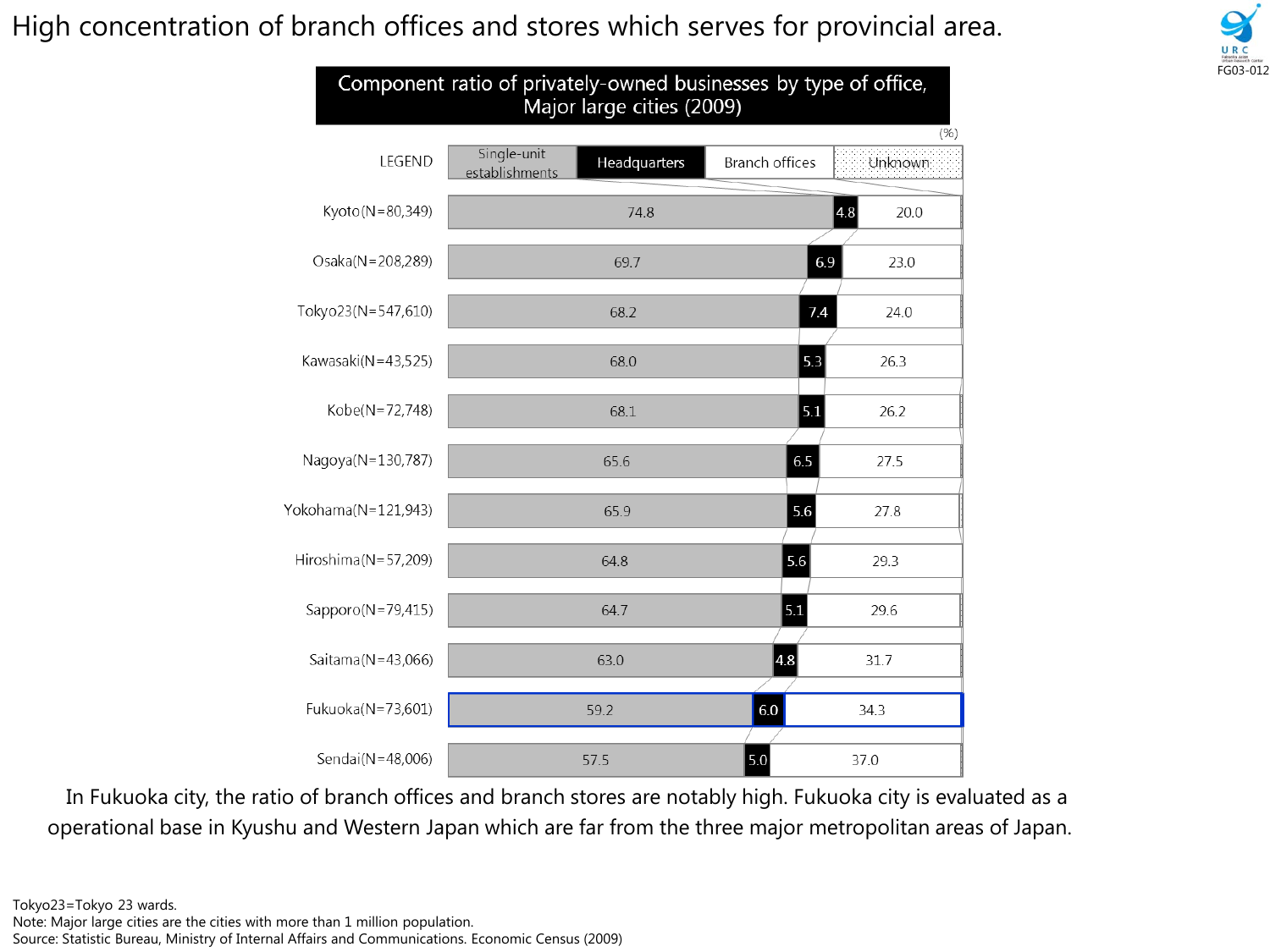Single-unit establishments are growing as well as their share in Kyushu.





In Fukuoka city, number of Single-unit establishments is increasing, and their share in Kyushu region is growing as well.

Note: Headquarters include head stores and head shops. Branch offices include branch stores and branch shops. Data in and before 2006 are just for reference since the way of census was changed for data in and after 2009.

Source: Statistic Bureau, Ministry of Internal Affairs and Communications. Economic Census (2009); Establishment Census (1999-2006)